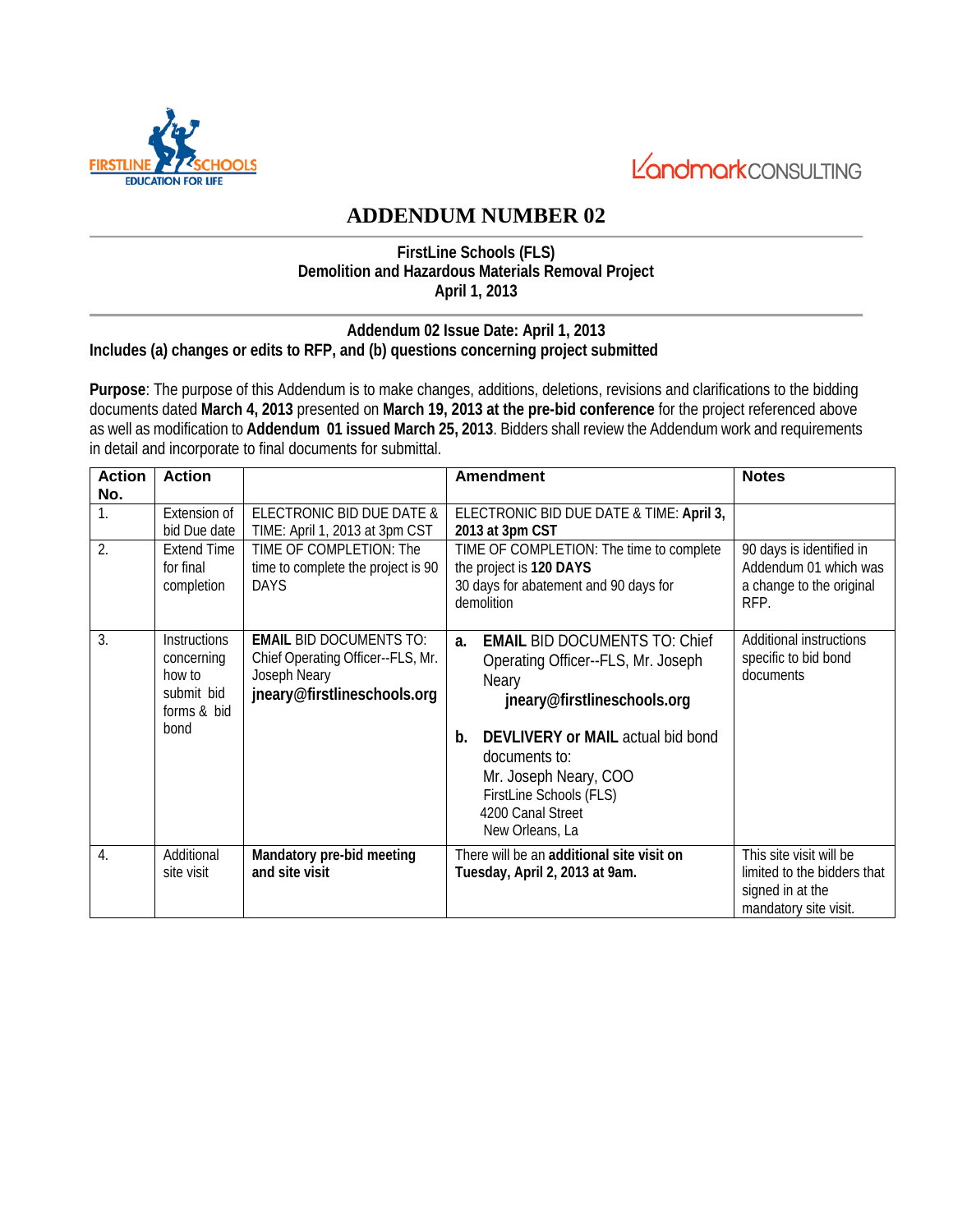# **QUESTIONS AND ANSWERS ADDENDUM 02**

**1. QUESTION:** Will barbwire needs to be included on the fence?

#### **ANSWER**: No

**2. QUESTION**: Once all of the foundations, grade beams or pile caps have been removed shall the existing piles remain in place? Shall the piles be surveyed and provide CAD drawing of location of each pile?

**ANSWER**: The existing piles should be surveyed with a report to follow, removed and cut below the existing grade.

**3. QUESTION**: Please clarify page 9 and 10 on the bid form? Article 6-Bid Schedule Items 1,2,3,4 all have the same information. Please clarify owners intention of bid schedule.

**ANSWER**: The owner wants the bidder to submit a lump sum fee for each building and add a 3000.00 provisionary allowance to each site. For example ONLY

| Building #1 Demo lump | Plus abatement lump | PLUS provisionary | Total Lump sum |
|-----------------------|---------------------|-------------------|----------------|
| sum                   | <b>Sum</b>          | allowance         |                |
| Building #2 Demo lump | Plus abatement lump | PLUS provisionary | Total Lump sum |
| sum                   | sum                 | allowance         |                |
| Building #3 Demo lump | Plus abatement lump | PLUS provisionary | Total Lump sum |
| sum                   | <b>Sum</b>          | allowance         |                |

**4. QUESTION**: Is seeding or hydro seeding a requirement for this project?

## **ANSWER**: NO

**5. QUESTION**: There are two 10yd trash containers located on the project that are for a disposal company. Will these containers be removed from the site by the owner of the containers or should the contractor dispose of them?

**ANSWER:** The contractor IS NOT responsible for the dumpsters

**6. QUESTION**: Are the City sidewalks to be included in the lump sum? 75% of the sidewalks located around the project are damaged or nonexistent.

# **ANSWER**: No.

**7. QUESTION**: Clarification of addendum #8 & #9. Number 8 states Provide unit pricing for the following: Additional river sand, sidewalk and asphalt patching. Number 9 states all additional cost must be presented as a lump sum and associated to each building 1,2,3. Question – Are the unit prices that are noted in #8 should be added to the lump sums of each building noted in 9? The addendum request is conflicting, either the project is a lump sum project or unit priced project on providing unit prices per each building and each request for sand, sidewalks and asphalt.

**ANSWER:** The unit prices are NOT to be added to the lump sum. #9 is a general statement and not directly related to #8.

**8. QUESTION**: Can we connect to the existing fence?

**ANSWER**: When installing permanent fencing, connect to existing fence. Be sure to use chain link fencing.